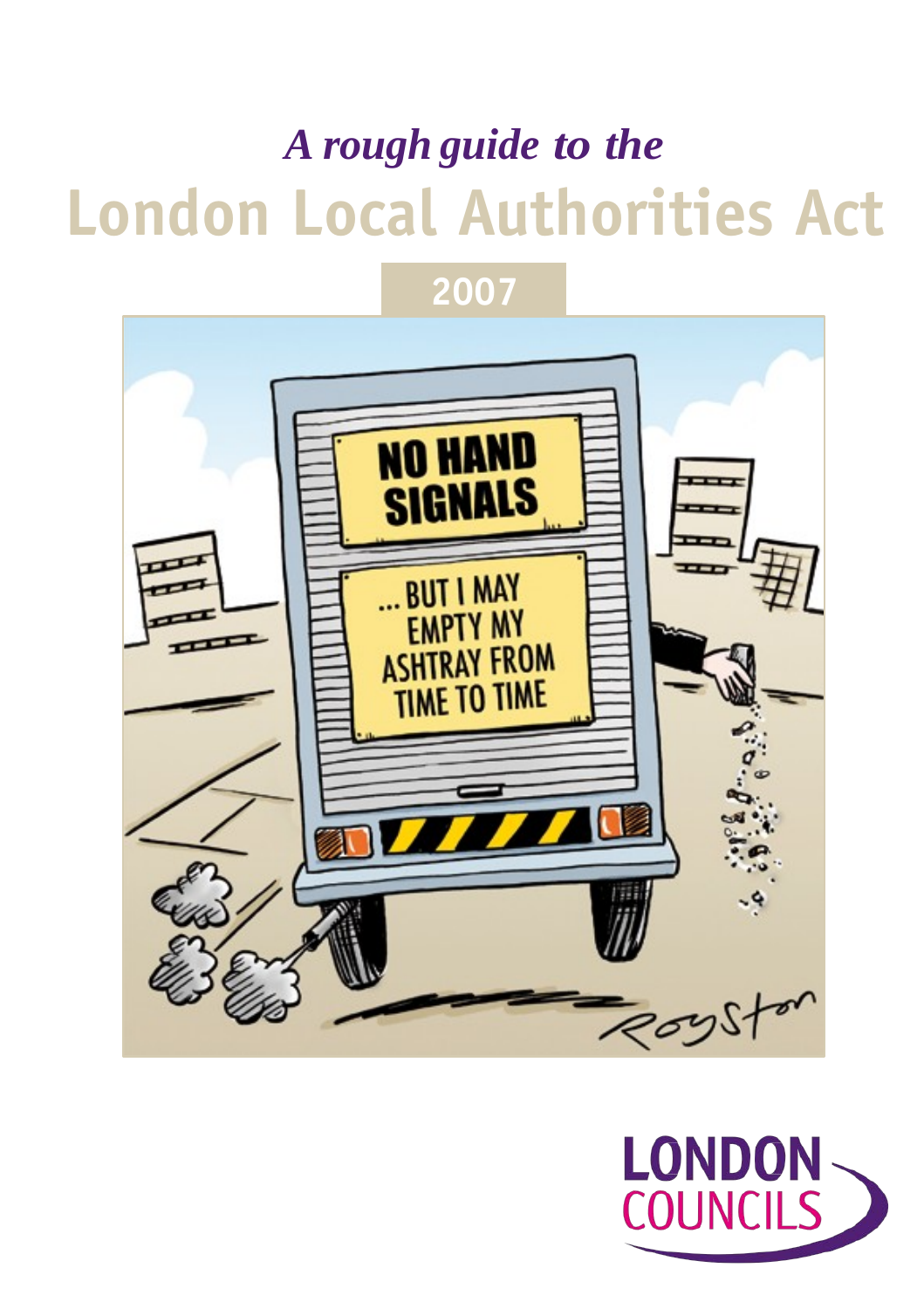## **Introduction**

One role of London Councils is to help promote private legislation on behalf of the boroughs. The 9th London Local Authorities Bill received Royal Assent and became the LLA Act 2007.

Like previous LLA Acts, London Councils played a leading role in steeringthe provisions through parliament to gain new powers to help London boroughs tackle a range of nuisances that adversely affect the local environment, and the quality of life of their residents.

This rough guide explains some of the most important provisions in the Act. Further details are available on the London Councils website at www.londoncouncils.gov.uk. All provisions came into force on 19 September 2007, except where stated, and are only applicable to London.

### **Advertising and fly posting**

#### **The Act:**

- allows councils to ban the display of many types of portable advertisements within a designated area on grounds of public safety or amenity. Anyone contravening the ban can be fined up to £2,500
- sets higher fines for repeat offenders. Third offences of fly posting or 'shroud advertisement' offences *(which involve adverts hung from buildings or scaffolding)* will attract fines of up to £20,000, instead of a current maximum of £2,500



- enables councils to force owners or occupiers to take action to stop people persistently posting up unauthorised adverts on their buildings. Councils will also have the power to carry out any necessary work, and to recoup their costs from the owner or occupier *[\(click link for code of practice for the prevention of persistent unauthorised](http://www.londoncouncils.gov.uk/download/file/fid/2444)  [advertisements\)](http://www.londoncouncils.gov.uk/download/file/fid/2444)*
- allows council officers to seize items where they suspect a fly posting offence has been committed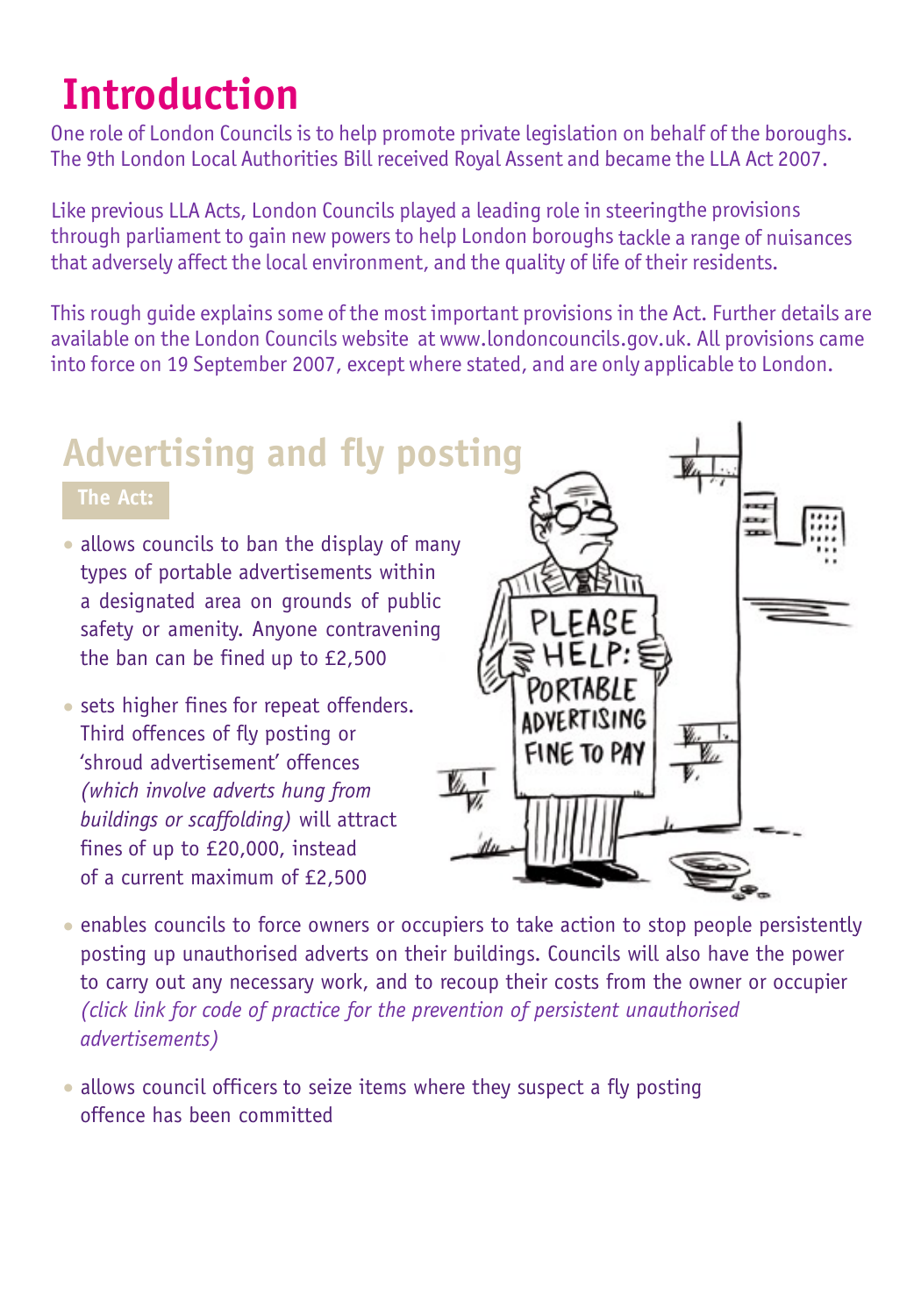### **Waste and litter**

• allows councils to set standard regulations for householders and businesses about rubbish collection, including where to place bins and what to put into different recycling containers. Councils will be able to impose a penalty charge on those who fail to comply *(£110 penalty charge, reduced to £66 if paid within 14 days.)*







enables councils to serve a penalty charge notice on a vehicle owner when a littering offence has been committed by somebody inside the vehicle *(for example, by throwing rubbish out into the road)*. Buses, coaches, taxis and private hire vehicles are exempt *(£100 penalty charge, reduced to £60 if paid within 14 days.)*

• allows councils to require proof that anyone wanting to dump rubbish at a civic amenity site lives in the borough, or an adjoining council area, and to refuse access to anyone from outside the area

### **Abandoned vehicles The Act:**

- amends previous legislation so that in some circumstances councils will no longer have to give notice to occupiers that they intend to remove abandoned vehicles from their land, saving time and money
- tightens existing legislation so that anyone wishing to reclaim a vehicle that has been removed by the council will need to produce evidence that he or she has paid the fixed penalty for the offence, and has the necessary insurance, tax and MOT certificate *(if the owner does not have the documents he or she can pay a bond to take away the vehicle, which will be repaid when the documents are produced. The bond level has been set at £120)*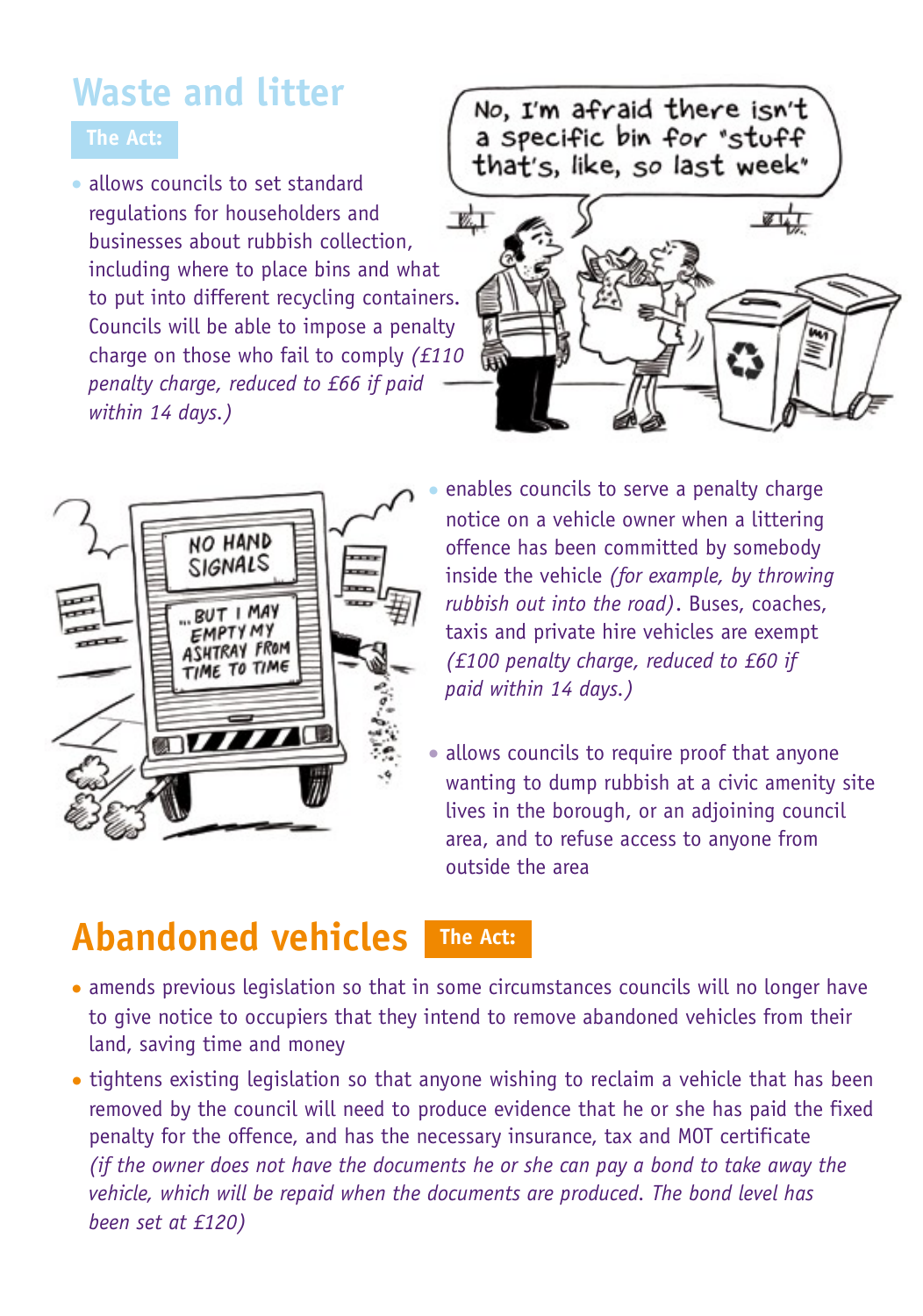### **Other environmental provisions**

### **The Act:**

• allows a council *(or two or more councils acting together)* to apply to the Secretary of State to designate an area of land as an enforcement action zone, where higher fines can be imposed for a number of environmental crimes including littering, graffiti, noise nuisance and fly posting. This will help councils clean up sensitive areas, such as tourist attractions



• enables a council to serve notice on owners and occupiers to clear vegetation where its growth has an adverse effect on the amenity of an area

### **Licensing The Act:**



• introduces in London a new class of establishment, known as hostess bars, which will be subject to licensing as sex establishments. The definition replaces the old 'near beer' premises, which were subject to less strict licensing requirements. *(This provision came into force in Westminster on 19 September 2007, but the starting date for all other boroughs depends on the resolution of each council)*

### **Street trading The Act:**

- tightens existing legislation with new definitions of what constitutes street trading and closes a potential loophole which could have enabled some trading on bridges over the Thames
- gives councils more powers over the granting, suspension or revoking of temporary licences
- allows council officers to seize perishable items (previously excluded from the list of what could be seized) from unlawful street traders
- extends the time period within which proceedings have to be instituted in the case of unlawful trading of motor vehicles

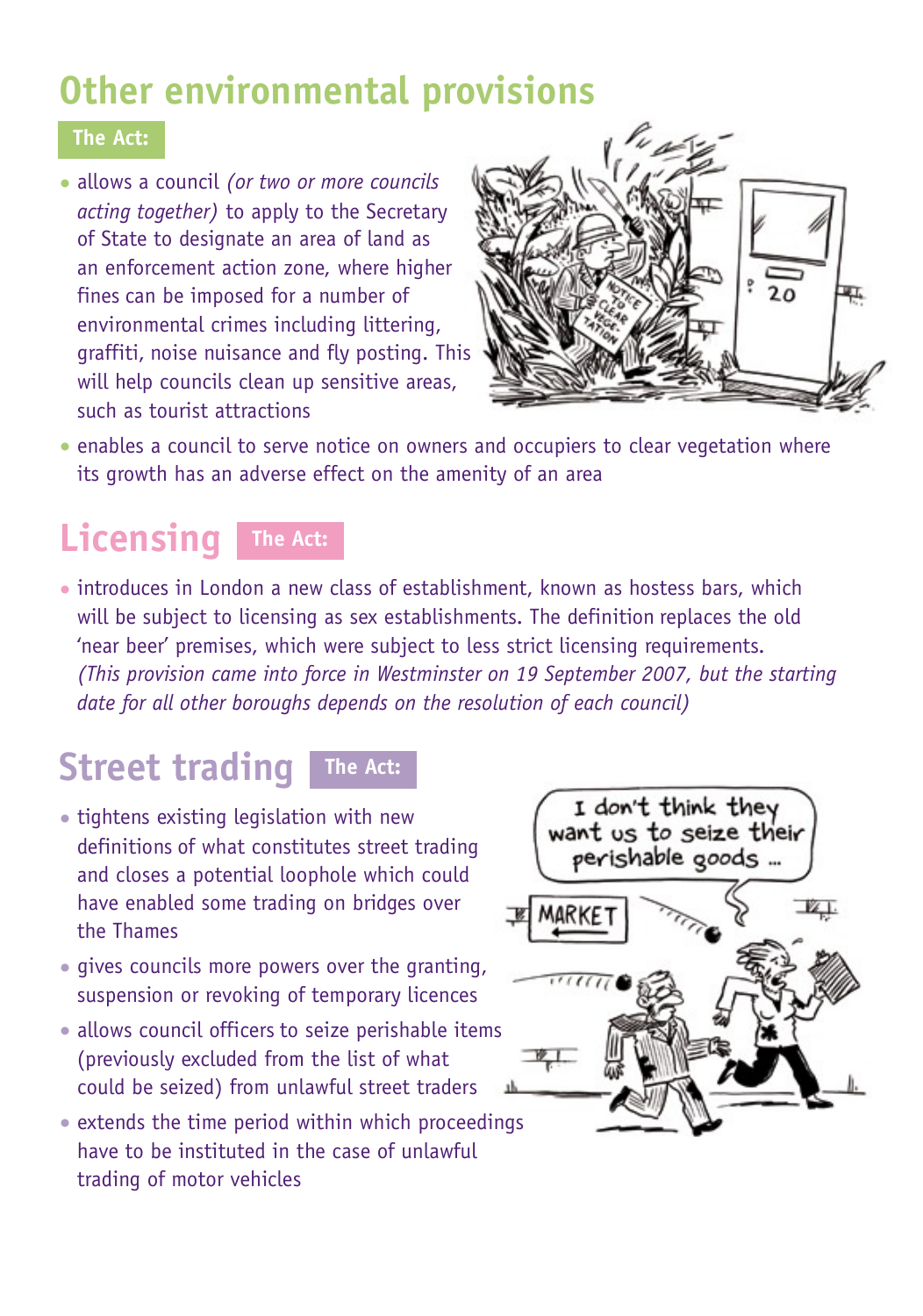### **Penalty charges and fixed penalties**

### **The Act:**

- adds two forms of offence for which councils can impose penalty charges *(use and placement of waste bins and littering from a vehicle)*, and paves the way for more in the future by setting out general procedures relating to penalty charges, including the setting of fees, implementation, payments and appeals
- extends the period within which the recipient of a fixed penalty notice must pay from 14 to 28 days *(the deadline for discounts for quick payment remains at 14 days)*

### **Other measures**

#### **The Act:**

- tightens existing legislation controlling the sale of sex videos to also cover their display
- allows council officers powers of entry *(by force if necessary)*, search and seizure of goods from premises being used for temporary sleeping accommodation where enforcement notices have already been breached
- prohibits soliciting people to sex establishments and certain other premises
- allows councils to charge telecommunication companies for using underground pipes provided by the council *(the date of implementation depends on the resolution of each borough)*
- allows burial authorities to disturb human remains that have been there for at least 75 years in order to deepen graves to allow more burials. The remains will have to be buried again in the same grave
- makes it compulsory for mail forwarding businesses to register with their local council, and to keep records of their clients. The penalty for contravention is a fine up to £5,000. Councils can use their existing powers of entry, inspection and seizure for enforcement purposes *(the date of implementation depends on the resolution of each borough)*